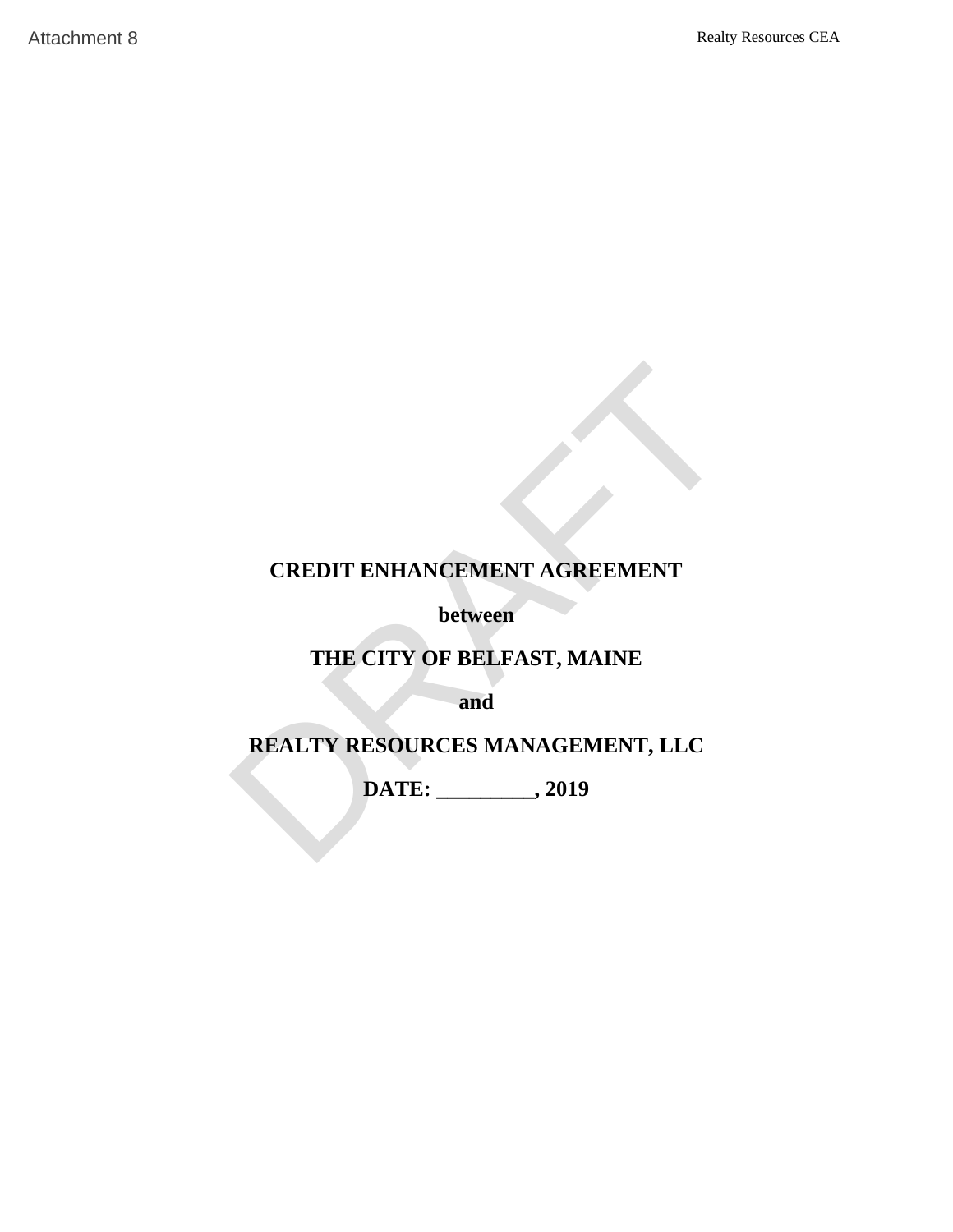# **TABLE OF CONTENTS**

| <b>TABLE OF CONTENTS</b> |                                                                                   |  |  |  |
|--------------------------|-----------------------------------------------------------------------------------|--|--|--|
|                          |                                                                                   |  |  |  |
|                          |                                                                                   |  |  |  |
|                          |                                                                                   |  |  |  |
|                          | ARTICLE II DEVELOPMENT PROGRAM FUND AND FUNDING REQUIREMENTS.4                    |  |  |  |
|                          |                                                                                   |  |  |  |
|                          | Section 2.2. Captured Assessed Value; Deposits into Development Program Fund4     |  |  |  |
|                          | Section 2.3. Use of Monies in the Realty Resources Project Cost Subaccount of the |  |  |  |
|                          |                                                                                   |  |  |  |
|                          |                                                                                   |  |  |  |
|                          |                                                                                   |  |  |  |
|                          |                                                                                   |  |  |  |
|                          |                                                                                   |  |  |  |
|                          |                                                                                   |  |  |  |
|                          |                                                                                   |  |  |  |
|                          |                                                                                   |  |  |  |
|                          |                                                                                   |  |  |  |
|                          |                                                                                   |  |  |  |
|                          |                                                                                   |  |  |  |
|                          |                                                                                   |  |  |  |
|                          |                                                                                   |  |  |  |
|                          |                                                                                   |  |  |  |
|                          |                                                                                   |  |  |  |
|                          |                                                                                   |  |  |  |
|                          |                                                                                   |  |  |  |
|                          |                                                                                   |  |  |  |
|                          |                                                                                   |  |  |  |
|                          |                                                                                   |  |  |  |
|                          |                                                                                   |  |  |  |
|                          |                                                                                   |  |  |  |
|                          |                                                                                   |  |  |  |
|                          | <b>ARTICLE VII ASSIGNMENT AND PLEDGE OF REALTY RESOURCES'S INTEREST.10</b>        |  |  |  |
|                          |                                                                                   |  |  |  |
|                          |                                                                                   |  |  |  |
|                          |                                                                                   |  |  |  |
|                          |                                                                                   |  |  |  |
|                          |                                                                                   |  |  |  |
|                          |                                                                                   |  |  |  |
|                          |                                                                                   |  |  |  |
|                          |                                                                                   |  |  |  |
|                          |                                                                                   |  |  |  |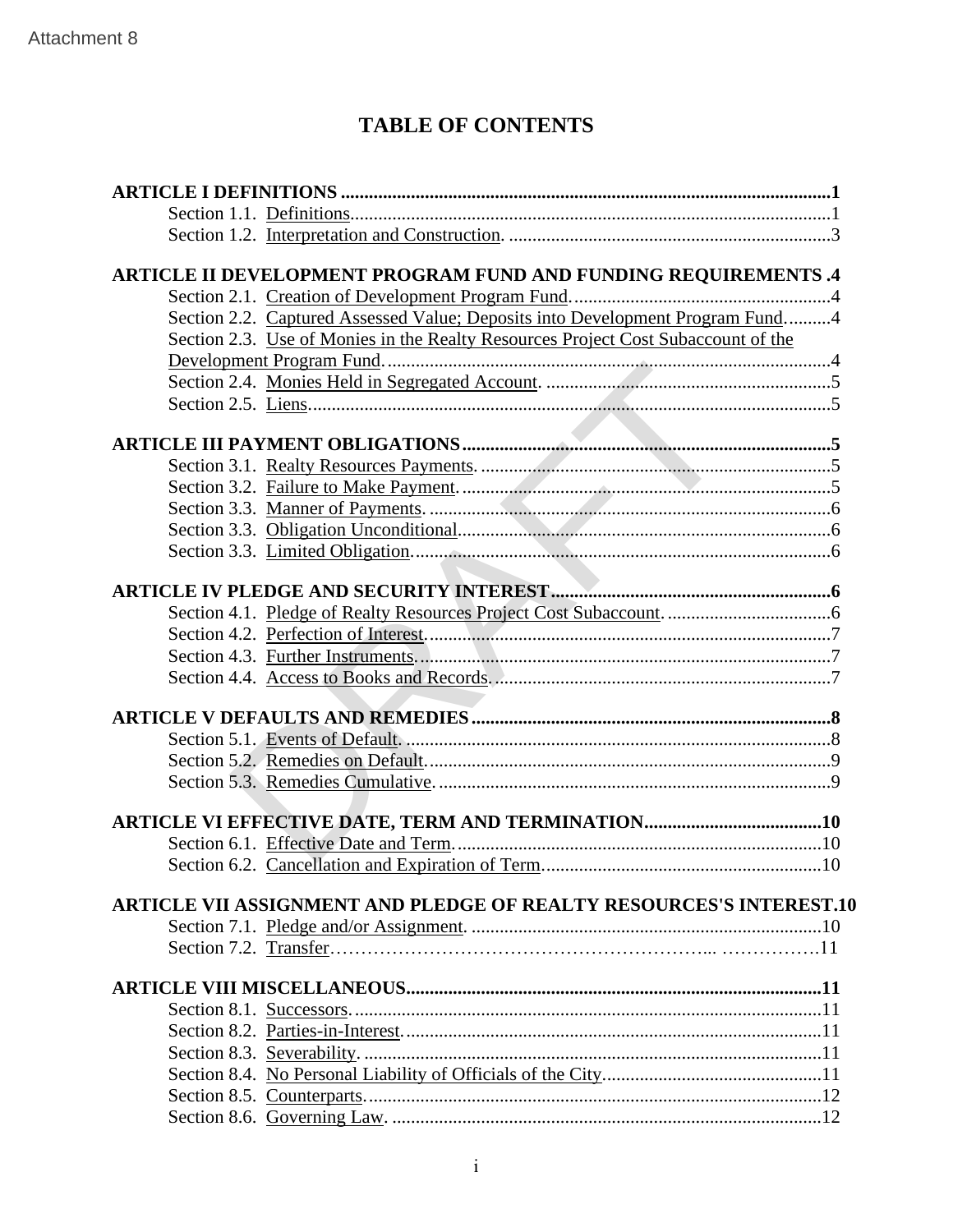| Attachment 8 |                                                                                                  |  |
|--------------|--------------------------------------------------------------------------------------------------|--|
|              |                                                                                                  |  |
|              | <b>EXHIBITS</b><br><b>Exhibit A Copy of Attachment 5 from Development Program - District Map</b> |  |
|              | <b>Exhibit B</b> Depiction of Realty Resources Property                                          |  |
|              |                                                                                                  |  |
|              |                                                                                                  |  |

# **EXHIBITS**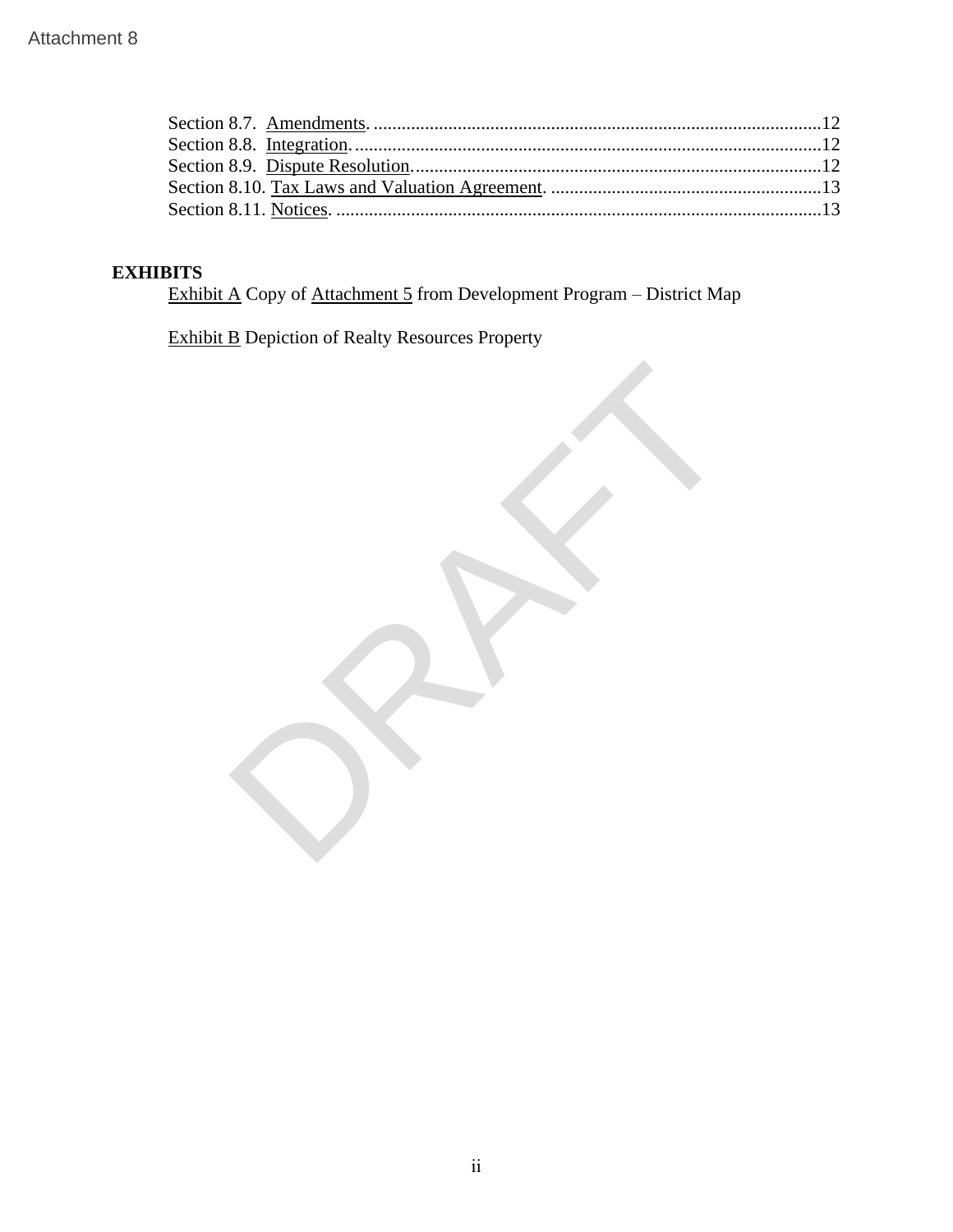**THIS CREDIT ENHANCEMENT AGREEMENT** dated as of \_\_\_\_\_\_\_\_\_\_\_, 2019, between the City of Belfast, a municipal corporation located in Belfast, County of Waldo and State of Maine, with offices at 131 Church Street, Belfast, Maine 04915 (hereinafter the "City"), and Realty Resources Management, LLC (the "Realty Resources"), a Maine limited liability company, with an address of 247 Commercial Street, Suite A, Rockport, Maine 04856. THIS CREDIT ENHANCEMENT AGREEMENT dured as of<br>
between the City of Belfast, a municipal corporation located in Belfast, County<br>
State of Maine, with offrees at 131 Church Street, Belfast, Maine 049;<br>
and Reulty Resources M

# **WITNESSETH THAT**

**WHEREAS**, the City designated the Wight Street Affordable Housing Development and Tax Increment Financing ("TIF") District (the "District") pursuant to Chapter 206 of Title 30-A of the Maine Revised Statutes, as amended, by vote of the City Council at a meeting duly called, noticed, and held on November 5<sup>th</sup>, 2019 (the "Vote") and pursuant to the Vote adopted a development program and financial plan for the District (the "Development Program"); and

**WHEREAS**, the Maine State Housing Authority (the "MaineHousing") has approved or is expected to approve the District and Development Program as required by law; and

**WHEREAS**, within the Development Program, and as contemplated thereby, the City Council authorized the execution and delivery of the credit enhancement agreements by the City Manager, in the name of and on behalf of the City, if such credit enhancement agreements meet the requirements of the Development Program; and

**WHEREAS**, the City and Realty Resources desire and intend that this Credit Enhancement Agreement be and constitute such a credit enhancement agreement as contemplated by and described in the Development Program; and

**NOW, THEREFORE,** in consideration of the foregoing and in consideration of the mutual promises and covenants set forth herein, the parties hereby agree as follows:

# **ARTICLE I DEFINITIONS**

### **Section 1.1. Definitions.**

The terms defined in this Article I shall, for all purposes of this Agreement, have the meanings herein specified, unless the context clearly requires otherwise:

"Act" means chapter 206 of Title 30-A of the Maine Revised Statutes and regulations adopted thereunder, as amended from time to time.

"Agreement" shall mean this Credit Enhancement Agreement between the City and Realty Resources dated as of the date set forth above, as such may be amended from time to time.

"Captured Assessed Value" means the amount, stated as a percentage, of the Increased Assessed Value that is retained in the District in each Tax Year during the term of the District, as specified in Section 2.2 hereof pertaining to the Realty Resources Property only.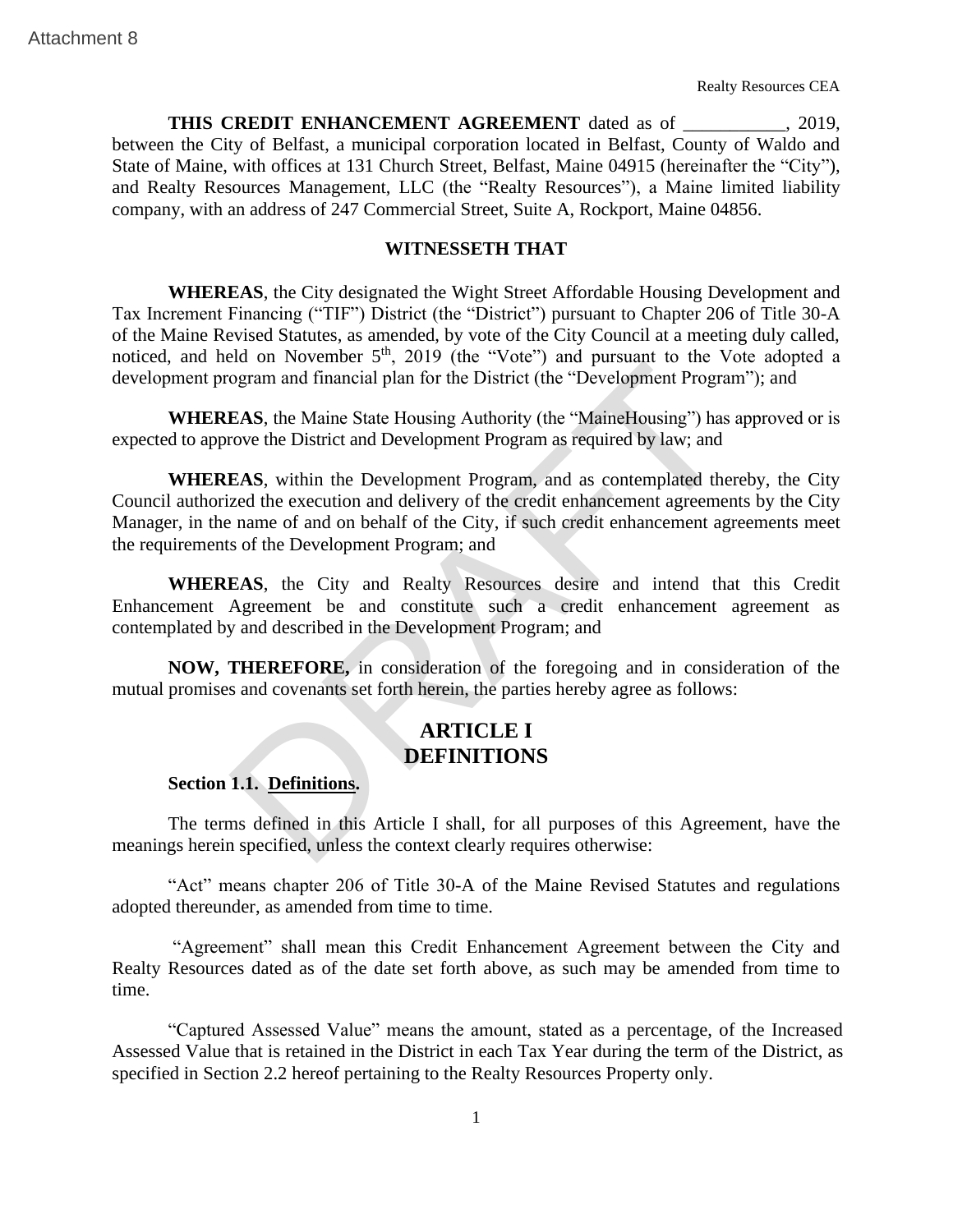"City" shall have the meaning given such term in the first paragraph hereto.

"Current Assessed Value" means the then-current assessed value of taxable real and personal property located in the Realty Resources Property as determined by the City Tax Assessor as of April 1 of each Tax Year during the term of this Agreement.

"Development Program" means the development program and financial plan for the District adopted by the City.

"Development Program Fund" means the development program fund described in the Financial Plan of the Development Program into which the Tax Increment Revenues are to be deposited, established and maintained pursuant to the Development Programs and Article II hereof.

"District" means the Wight Street Affordable Housing Development and Tax Increment Financing District (42.87 acres), a map of which is attached as Exhibit A.

"Effective Date of the Development Program" means the date of final approval of the Development Program by MaineHousing pursuant to the Act.

"Financial Plan" means the financial plan described in the Development Program.

"Fiscal Year" means July 1 to June 30 each year or such other fiscal year as the City may from time to time establish.

"Increased Assessed Value" means, for each Fiscal Year during the term of this Agreement, the amount by which the Current Assessed Value for such year exceeds the Original Assessed Value. If the Current Assessed Value is less than or equal to the Original Assessed Value in any given Tax Year, there is no Increased Assessed Value in that year. Realty<br>
"City" shall have the meaning given such term in the first paragraph leads<br>
"Current Assessed Value" means the then-current assessed value<br>
personal property located in the Realty Resources Property as determined b

"Original Assessed Value" means \$111,500 as of March 31, 2019 (April 1, 2018), the real and personal taxable assessed value of the Realty Resources Property as of March 31, 2019 (April 1, 2018).

"Project" means the planned approximately 24-unit elder affordable housing project to located on the Realty Resources Property.

"Property Taxes" means any and all *ad valorem* property taxes levied, charged or assessed against real and personal property located in the District by the City, or on its behalf.

"Realty Resources Property" means the real property depicted in Exhibit B attached hereto and shown on the City's Tax Map as Map 034, Lot 017, consisting of approximately 2.46 acres with a physical address of 80 Wight Street, Belfast, Maine 04915.

"State" means the State of Maine.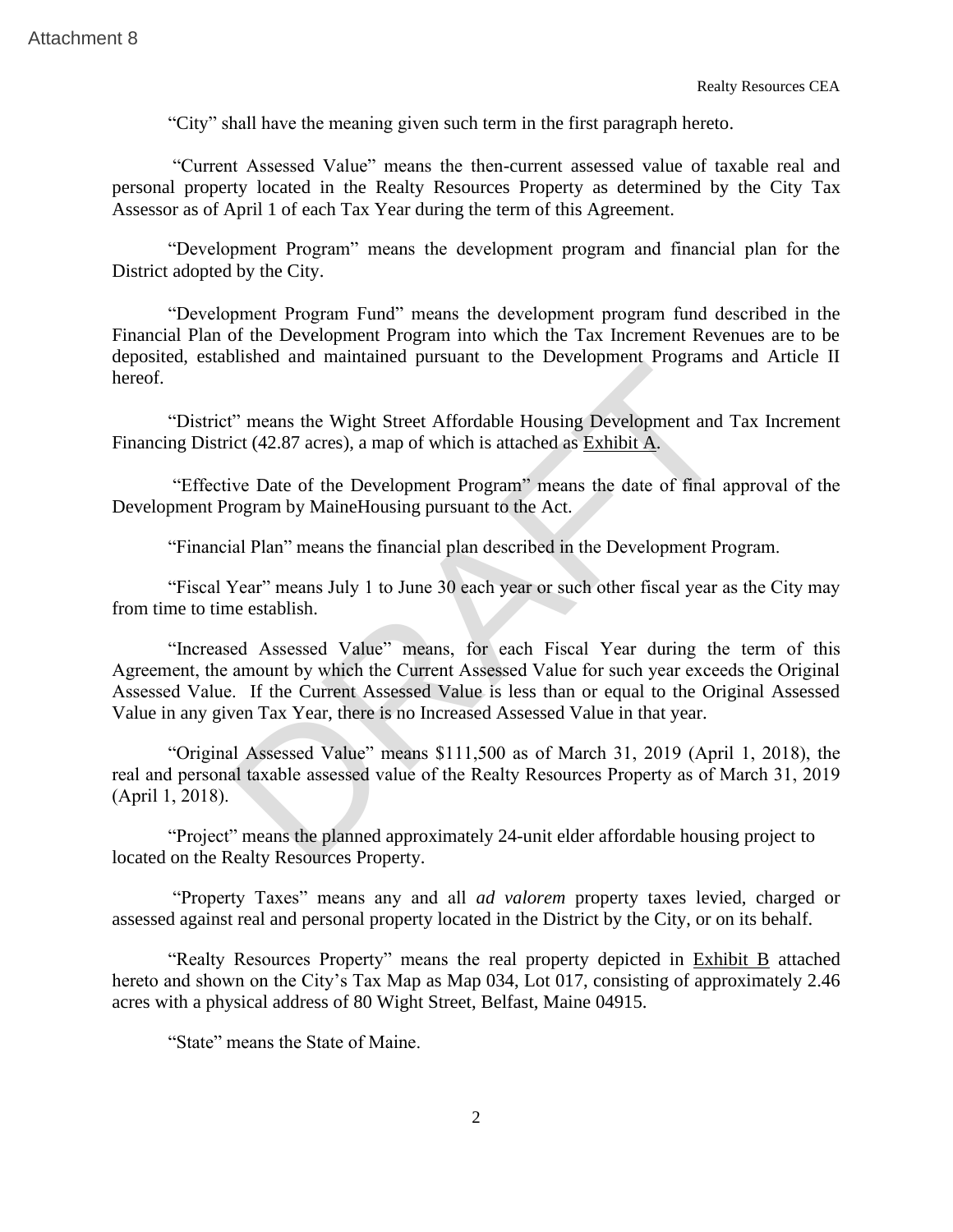"Tax Increment Revenues" means that portion of all real and personal property taxes assessed and paid by Realty Resources to the City in any Tax Year, in excess of any state, or special district tax, upon the Captured Assessed Value.

"Tax Payment Date" means the later of the date(s) on which property taxes levied by the City are due and payable from owners of property located within the City, or are actually paid to the City with respect to taxable property located within the District.

"Tax Year" shall have the meaning given such term in 30-A M.R.S.A. § 5222(18), as amended, to wit: April 1 to March 31.

# **Section 1.2. Interpretation and Construction.**

In this Agreement, unless the context otherwise requires:

(a) The terms "hereby," "hereof," "hereto," "herein," "hereunder" and any similar terms, as used in this Agreement, refer to this Agreement, and the term "hereafter" means after, and the term "heretofore" means before, the date of delivery of this Agreement.

(b) Words importing a particular gender mean and include correlative words of every other gender and words importing the singular number mean and include the plural number and vice versa.

(c) Words importing persons mean and include firms, associations, partnerships (including limited partnerships), trusts, corporations and other legal entities, including public or governmental bodies, as well as any natural persons.

(d) Any headings preceding the texts of the several Articles and Sections of this Agreement, and any table of contents or marginal notes appended to copies hereof, shall be solely for convenience of reference and shall not constitute a part of this Agreement, nor shall they affect its meaning, construction, or effect. Attachment 8<br>
Tax Increment Revenues" means that portion of all real and personal<br>
measures are and paid by Readiy Resources to the City in any Tax Year, in excess o<br>
special district tax, upon the Captured Assessed Value

(e) All approvals, consents and acceptances required to be given or made by any signatory hereto shall not be withheld unreasonably.

(f) All notices to be given hereunder shall be given in writing and, unless a certain number of days is specified, within a reasonable time.

(g) If any clause, provision or Section of this Agreement shall be ruled invalid by any court of competent jurisdiction, the invalidity of such clause, provision or Section shall not affect any of the remaining provisions hereof.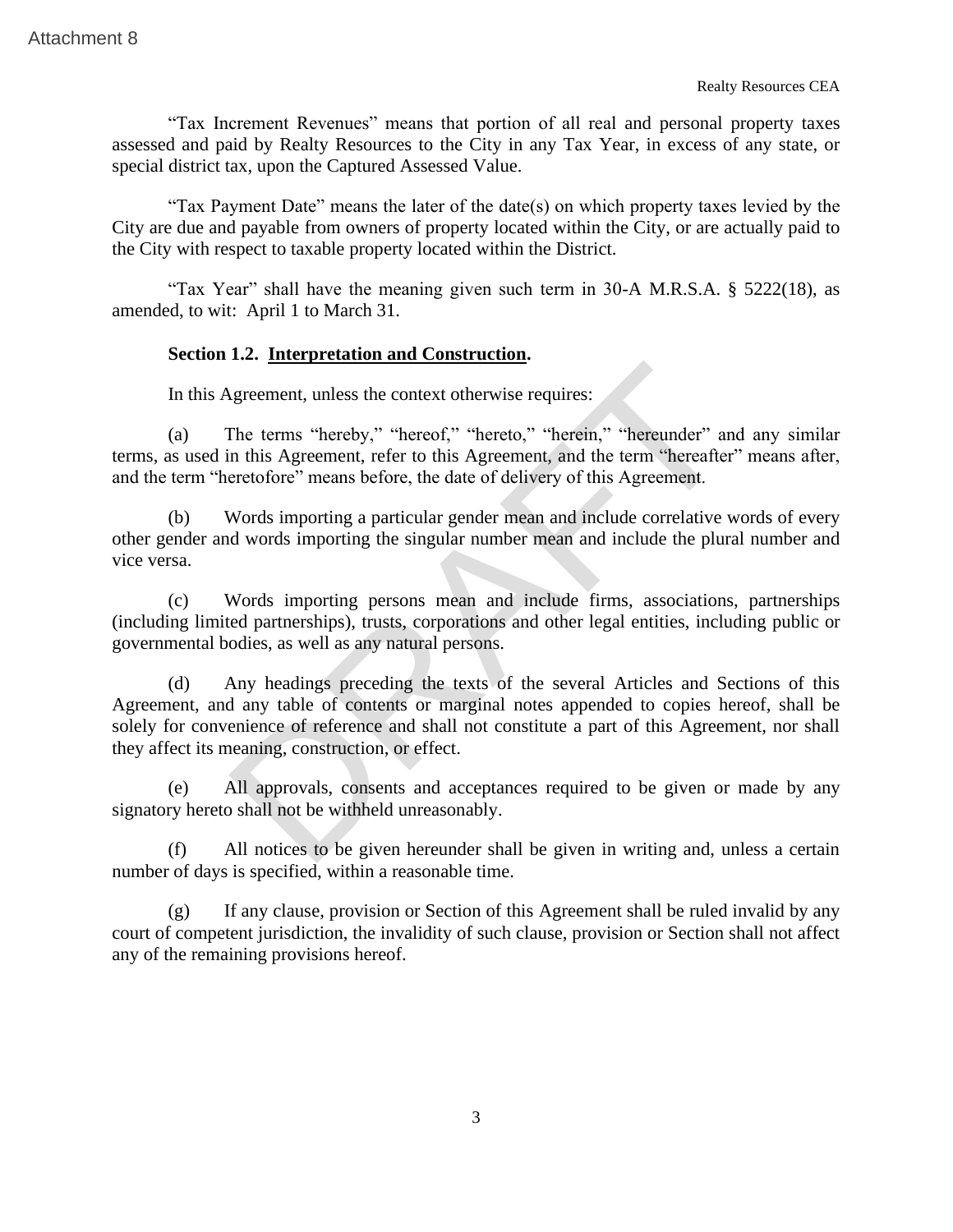# **ARTICLE II DEVELOPMENT PROGRAM FUND AND FUNDING REQUIREMENTS**

# **Section 2.1. Creation of Development Program Fund.**

The City hereby confirms the creation and establishment of a segregated fund in the name of the City designated as the "Development Program Fund" pursuant to, and in accordance with the terms and conditions of, the Development Program and 30-A M.R.S. § 5250-A(3). The Development Program Fund shall include a project cost account (the "Project Cost Account") within which the City shall maintain a subaccount for City project costs (the "City Project Cost Subaccount") and a subaccount for Realty Resources project costs (the "Realty Resources Project Cost Subaccount"). The Realty Resources Project Cost Subaccount is pledged to and charged with the payment of costs in the manner and priority provided in 30-A M.R.S.  $§ 5250-A(3)(A)(1)$  and as set forth in Section 3.1(b) below. Attachment 8<br> **ARTICLE II**<br> **CALCOPY (CALCOPY) TRANCORAM FUNDAND FUNDING REQUIR**<br> **CALCOPY (EXECUTE SECUTE THEOT AT THEOT AT THEOT AT THEOT (THEOT THEOT THEOT THEOT THEOT THEOT THEOT THEOT THEOT THEOT THEOT THEOT THEOT TH** 

# **Section 2.2. Captured Assessed Value; Deposits into Development Program Fund.**

(a) Each year during the term of this Agreement, commencing with the July 1, 2020- June 30, 2021 Fiscal Year and continuing thereafter through the July 1, 2050-June 30, 2051 Fiscal Year (collectively, the "CEA Years"), the City shall retain in the District 100% of the Increased Assessed Value as Captured Value.

(b) For each of the CEA Years, the City shall deposit into the Development Program Fund contemporaneously with each payment of Property Taxes during the term of this Agreement an amount equal to one hundred percent (100%) of that portion of the property tax payment constituting Tax Increment Revenues. The City shall then allocate fifty percent (50%) of the Tax Increment Revenues so deposited in the Development Program Fund to the Realty Resources Project Cost Subaccount of the Project Cost Account. The City shall allocate fifty percent (50%) of the Tax Increment Revenues so deposited in the Development Program to the City Project Cost Subaccount.

(c) Notwithstanding anything to the contrary contained herein, the City shall have the authority to decide to discontinue all or a portion of the City Project Cost Subaccount deposits and instead make those deposits to the City's general fund without further action or consents required by Realty Resources.

# **Section 2.3. Use of Monies in the Realty Resources Project Cost Subaccount of the Development Program Fund.**

All monies in the Realty Resources Project Cost Subaccount of the Development Program Fund that are allocable to and/or deposited in the Realty Resources Project Cost Subaccount of the Development Program Fund shall in all cases be used and applied to fund fully the City's payment obligations to Realty Resources, as described in Articles II and III hereof. Realty Resources shall use the Tax Increment Revenues solely for the purpose set forth in the Development Program.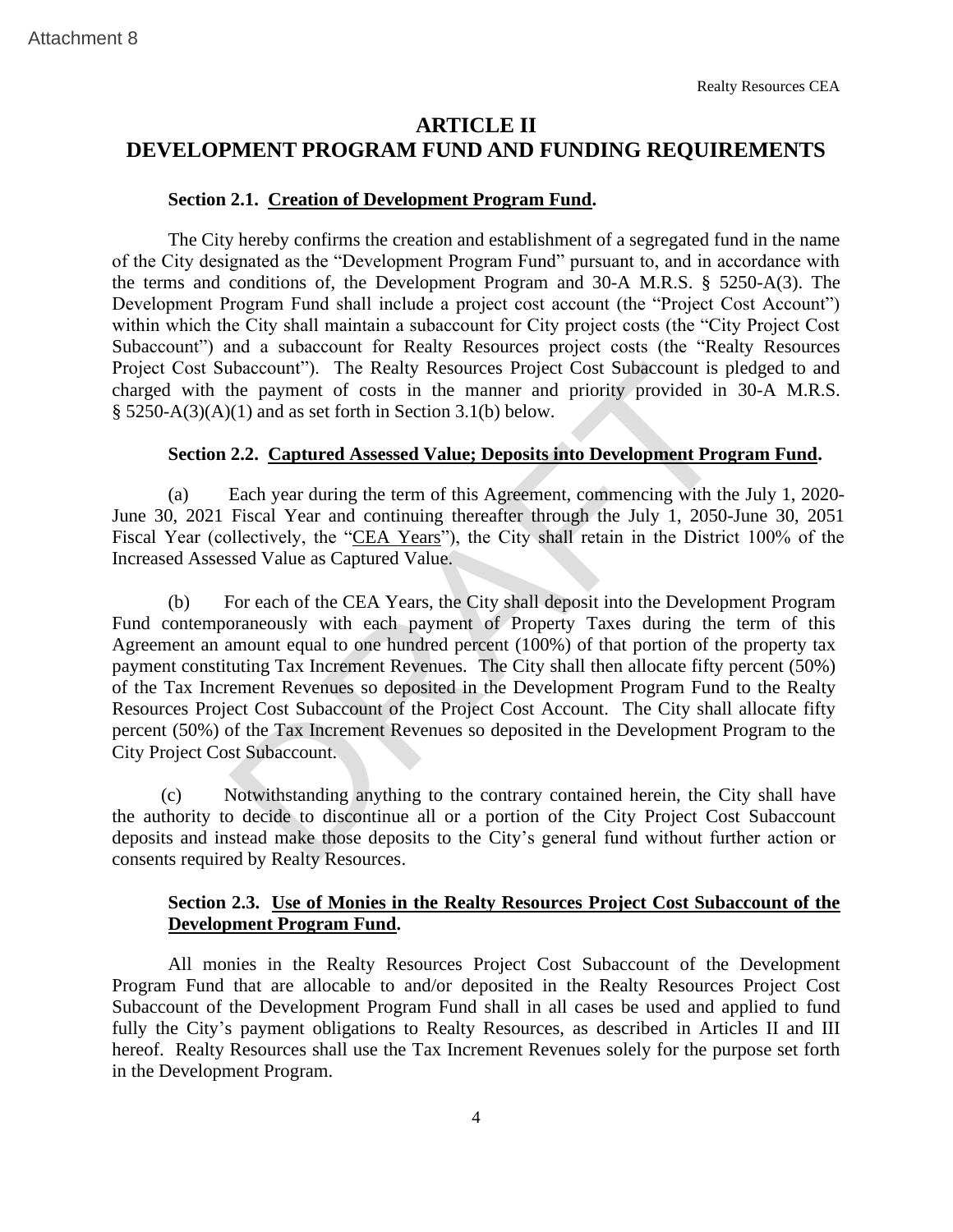# **Section 2.4. Monies Held in Segregated Account.**

All monies required to be deposited with or paid into the Development Program Fund under the provisions hereof and the provisions of the Development Program shall be held by the City for the uses specified in the Development Program. Interest earnings thereon shall be retained by the City for the City's own use.

# **Section 2.5. Liens.**

The City shall not create any liens, encumbrances or other interests of any nature whatsoever, nor shall it hypothecate the Realty Resources Project Cost Subaccount described in Section 2.1 hereof or any funds therein, other than the interest in favor of Realty Resources hereunder; provided, however, that nothing herein shall prohibit the creation of property tax liens on property in the District in accordance with and entitled to priority pursuant to Maine law.

# **ARTICLE III PAYMENT OBLIGATIONS**

### **Section 3.1. Realty Resources Payments.**

(a) Within thirty (30) days following the Tax Payment Date, the City agrees to pay Realty Resources in immediately available funds all amounts then on deposit in the Realty Resources Project Cost Subaccount.

(b) Notwithstanding anything to the contrary contained herein, if, with respect to any Tax Payment Date, any portion of the property taxes assessed against the Realty Resources Property remain unpaid, the property taxes actually paid with respect to such Tax Payment Date shall, first, be applied to taxes due on account of Original Assessed Value; and second, shall constitute payment of Property Taxes with respect to Increased Assessed Value, to be applied first to payment in full of the amount to be deposited in the Development Program Fund for the City's use or to the general fund for the year concerned in accordance with Section 2.3; and third, to payment of Realty Resources' share of the Tax Increment Revenues for the year concerned, to be deposited into the Realty Resources Project Cost Subaccount. In any case where a portion of the property taxes assessed against the Realty Resources Property remain unpaid for any reason other than a bona fide valuation dispute, no payment of Realty Resources' share of the Tax Increment Revenues for the year concerned will be deposited into the Realty Resources Project Cost Subaccount until such property taxes assessed against the Realty Resources Property are paid in full. Section 2.4. Monies Held in Segregated Account.<br>
Neather and Held In Section A. Monies Held in Segregated Account.<br>
All monies required to be deposited with or paid into the Development Program shall<br>
City for the uses spe

### **Section 3.2. Failure to Make Payment.**

In the event the City should fail to, or be unable to, make any of the payments at the time and in the amount required under the foregoing provisions of this Article III including in the event that the amount deposited into the Realty Resources Project Cost Subaccount is insufficient to reimburse Realty Resources for the full amount due to Realty Resources under this Agreement, the amount or installment so unpaid shall continue as a limited obligation of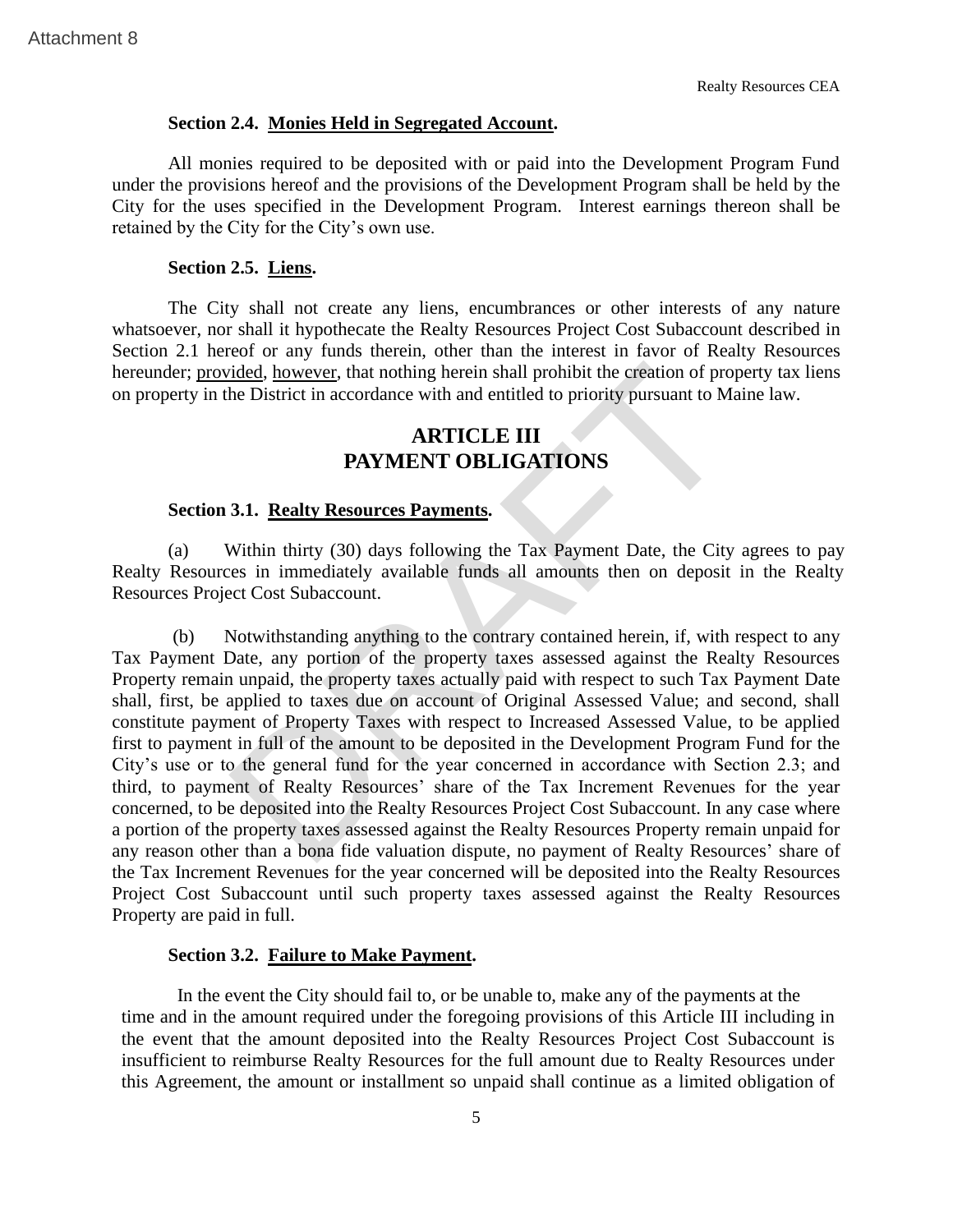the City, under the terms and conditions hereinafter set forth, until the amount unpaid shall have been fully paid. Realty Resources shall have the right to initiate and maintain an action to specifically enforce the City's obligations hereunder, including without limitation, the City's obligation to deposit Tax Increment Revenues to Realty Resources Project Cost Subaccount and its obligation to make payment out of Realty Resources Project Cost Subaccount to Realty Resources.

# **Section 3.3. Manner of Payments.**

The payments provided for in this Article III shall be paid directly to Realty Resources at the address specified in Section 8.11 hereof in the manner provided hereinabove by check drawn on the City.

### **Section 3.4. Obligation Unconditional.**

Except as otherwise expressly provided in this Agreement, the obligations of the City to make the payments described in this Agreement in accordance with the terms hereof shall be absolute and unconditional irrespective of any defense or any rights of setoff, recoupment, or counterclaim it might otherwise have against Realty Resources. The City hereby acknowledges that Realty Resources has the right to enforce the contractual obligations of the City under this Agreement and that the governmental immunity of the City does not apply to actions to enforce its contractual obligations; provided however, that nothing herein shall constitute a waiver of the City's tort immunity or any other governmental immunities.

### **Section 3.5. Limited Obligation.**

The City's obligations of payment hereunder shall be limited obligations of the City payable solely from Tax Increment Revenues pledged therefor under this Agreement. The City's obligations hereunder shall not constitute a general debt or a general obligation or charge against or pledge of the faith and credit or taxing power of the City, the State of Maine, or of any municipality or political subdivision thereof, but shall be payable solely from that portion of Tax Increment Revenues payable to Realty Resources hereunder, whether or not actually deposited into the Realty Resources Project Cost Subaccount in the Development Program Fund. This Agreement shall not directly, indirectly or contingently obligate the City, the State of Maine, or any other City or political subdivision to levy or to pledge any form of taxation whatever therefor or to make any appropriation for their payment, excepting the pledge of the Tax Increment Revenues established under this Agreement. Attachment 8<br>
the City, under the terms and conditions hereinafter set forth, until the amount any<br>
been fully paid. Realty Resources shall have the right to initiate and maintain<br>
specifically enforce the City's obligatio

# **ARTICLE IV PLEDGE AND SECURITY INTEREST**

# **Section 4.1. Pledge of Realty Resources Project Cost Subaccount.**

In consideration of this Agreement and other valuable consideration and for the purpose of securing payment of the amounts provided for hereunder to Realty Resources by the City, according to the terms and conditions contained herein, and in order to secure the performance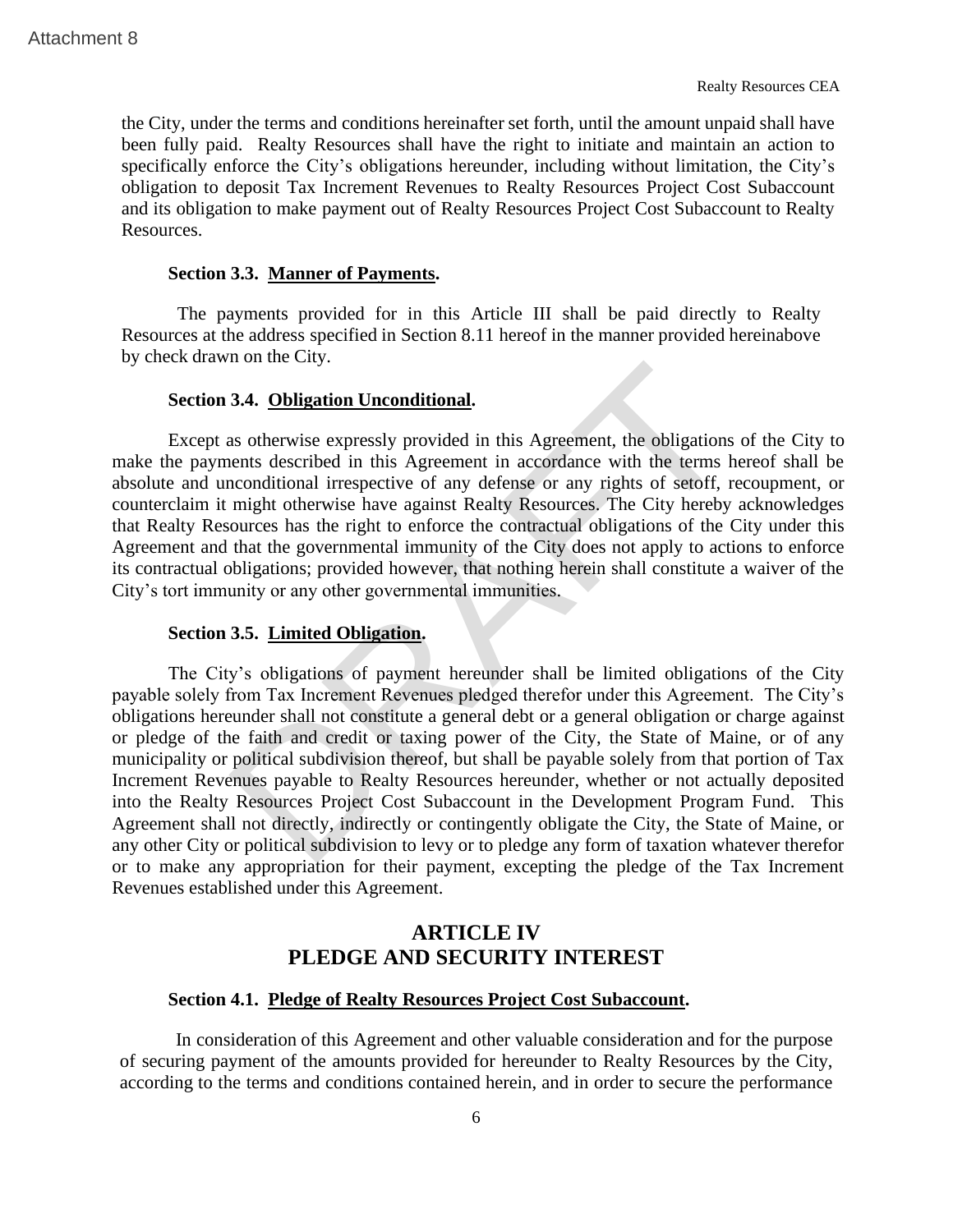and observance of all of the City's covenants and agreements contained herein, the City does hereby grant a security interest in and pledge Realty Resources Project Cost Subaccount described in Section 2.1 hereof and all sums of money and other securities and investments therein to Realty Resources.

# **Section 4.2. Perfection of Interest.**

(a) Upon written request by Realty Resources, the City will establish the Realty Resources Project Cost Subaccount described in Section 2.1 hereof as a segregated fund under the control of an escrow agent, trustee, or other fiduciary selected by Realty Resources so as to perfect Realty Resources' interest therein. The cost of establishing and monitoring such a fund (including the cost of counsel to the City with respect thereto) shall be borne exclusively by Realty Resources. In the event such a fund is established under the control of a trustee or fiduciary, the City shall cooperate with Realty Resources in causing appropriate financing statements and continuation statements naming Realty Resources, or its designee, as pledgee of all such amounts from time to time on deposit in the fund to be duly filed and recorded in the appropriate state offices as required by and permitted under the provisions of the Maine Uniform Commercial Code or other similar law as adopted in the State of Maine and any other applicable jurisdiction, as from time to time amended, in order to perfect and maintain the security interests created hereunder. The costs of setting up such a segregated fund, including any and all fees to third parties such as agents, trustees and attorneys, shall be borne by Realty Resources. Realment 8<br>
and observance of all of the City's covenants and agreements contained here)<br>
hereby grant a security interest in and pledge Reatly Resources Project Cos<br>
described in Section 2.1 hereof and all sums of morey a

(b) In the event Realty Resources requires the establishment of a segregated fund in accordance with this Section 4.2, the City's responsibility shall be expressly limited to delivering the amounts required by this Agreement to the escrow agent, trustee or other fiduciary designated by Realty Resources. The City shall have no liability for payment over of the funds concerned to Realty Resources by any such escrow agent, trustee or other fiduciary, or for any misappropriation, investment losses or other losses in the hands of such escrow agent, trustee or other fiduciary. Notwithstanding any change in the identity of Realty Resources' designated escrow agent, trustee or other fiduciary, the City shall have no liability for misdelivery of funds if delivered in accordance with Realty Resources' most recent written designation or instructions actually received by the City.

# **Section 4.3. Further Instruments.**

The City shall, upon the reasonable request of Realty Resources, from time to time execute and deliver such further instruments and take such further action as may be reasonable and as may be required to carry out the provisions of this Agreement; provided, however, that no such instruments or actions shall pledge the credit of the City; and provided further that the cost of executing and delivering such further instruments (including the reasonable and related costs of counsel to the City with respect thereto) shall be borne exclusively by Realty Resources.

# **Section 4.4. Access to Books and Records.**

(a) All non-confidential books, records, and documents in the possession of the City relating to the District, the Development Program, this Agreement and the monies, revenues and receipts on deposit or required to be deposited into Development Program Fund shall at all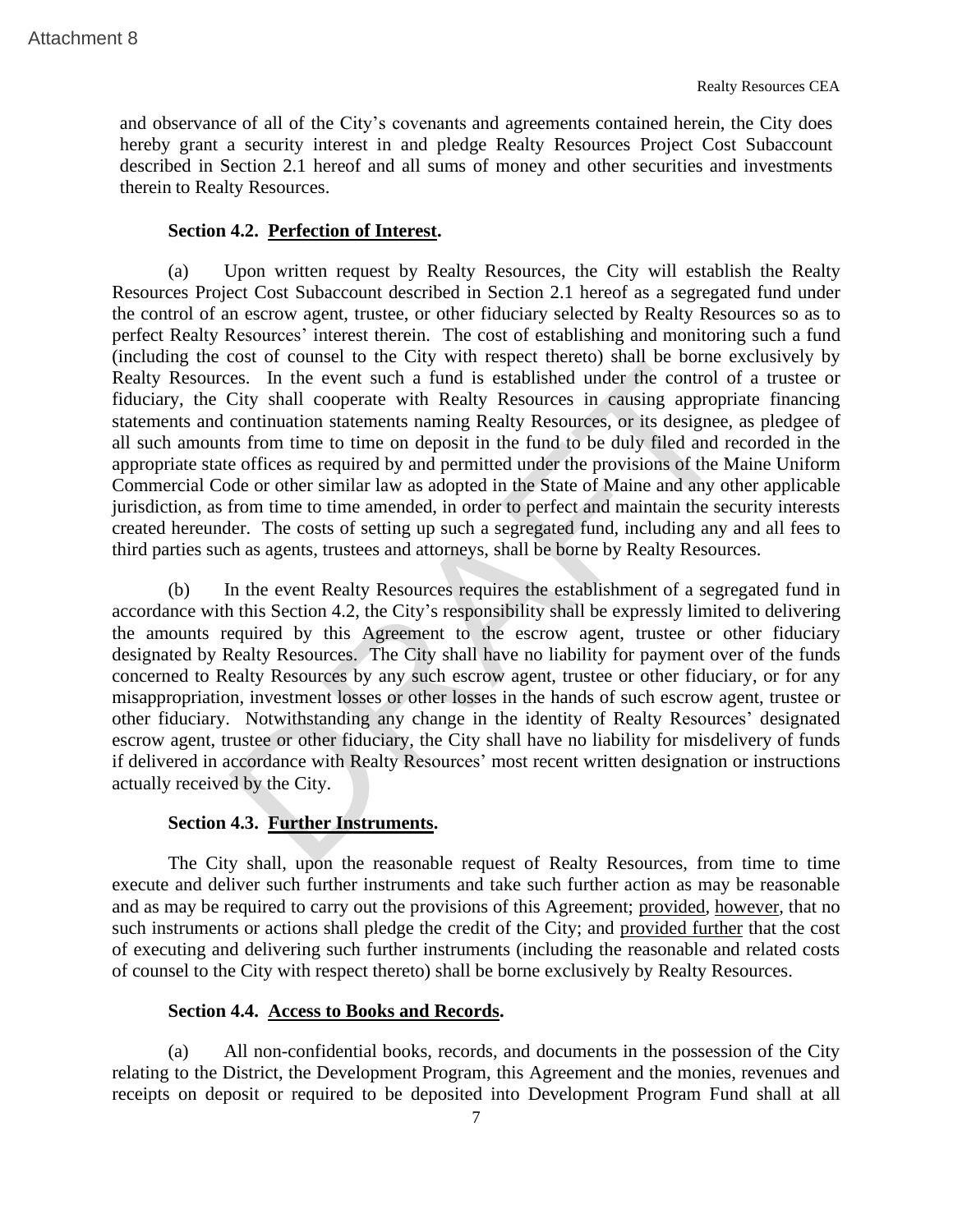reasonable times and upon reasonable notice be open to inspection by Realty Resources, its agents, and its employees.

(b) All non-confidential books, records, lease agreements and documents in the possession of Realty Resources relating to the District, the Development Program, this Agreement and the monies, revenues, and receipts used from the Development Program Fund shall at all reasonable times and upon reasonable notice be open to inspection by the City, its agents, and its employees. In addition, inspections of the Realty Resources Property as well as any appraisals related to Realty Resources property shall be made possible by Realty Resources upon the reasonable request of the City for the purpose of assisting the City in the process of creating a Current Assessed Value. Attachment 8<br>
Treasonable times and upon reasonable notice be open to inspection by Realty<br>
reasons and its employees.<br>
(b) All non-confidential books, records, lease agreements and doet<br>
possession of Realty Resources rel

# **ARTICLE V DEFAULTS AND REMEDIES**

### **Section 5.1. Events of Default.**

Each of the following events shall constitute and be referred to in this Agreement as an "Event of Default":

(a) Any failure by the City to make payments due when the same shall become due and payable;

(b) Any failure by the City to make deposits into the Realty Resources Project Cost Subaccount as and when due;

(c) Any failure by the City or Realty Resources to observe and perform in all material respects any covenant, condition, agreement, or provision contained herein on the part of the City or Realty Resources to be observed or performed, which failure is not cured within thirty (30) days following written notice thereof;

(d) If a decree or order of a court or agency or supervisory authority having jurisdiction in the premises of the appointment of a conservator or receiver or liquidator of, any insolvency, readjustment of debt, marshaling of assets and liabilities or similar proceedings, or for the winding up or liquidation of Realty Resources' affairs shall have been entered against Realty Resources or Realty Resources shall have consented to the appointment of a conservator or receiver or liquidator in any such proceedings of or relating to Realty Resources or relating to all or substantially all of its property, including without limitation the filing of a voluntary petition in bankruptcy by Realty Resources or the failure by Realty Resources to have an involuntary petition in bankruptcy dismissed within a period of ninety (90) consecutive days following its filing or in the event an order for release has been entered under the Bankruptcy Code with respect to Realty Resources;

(e) If any secured lender of Realty Resources accelerates the indebtedness owed to it;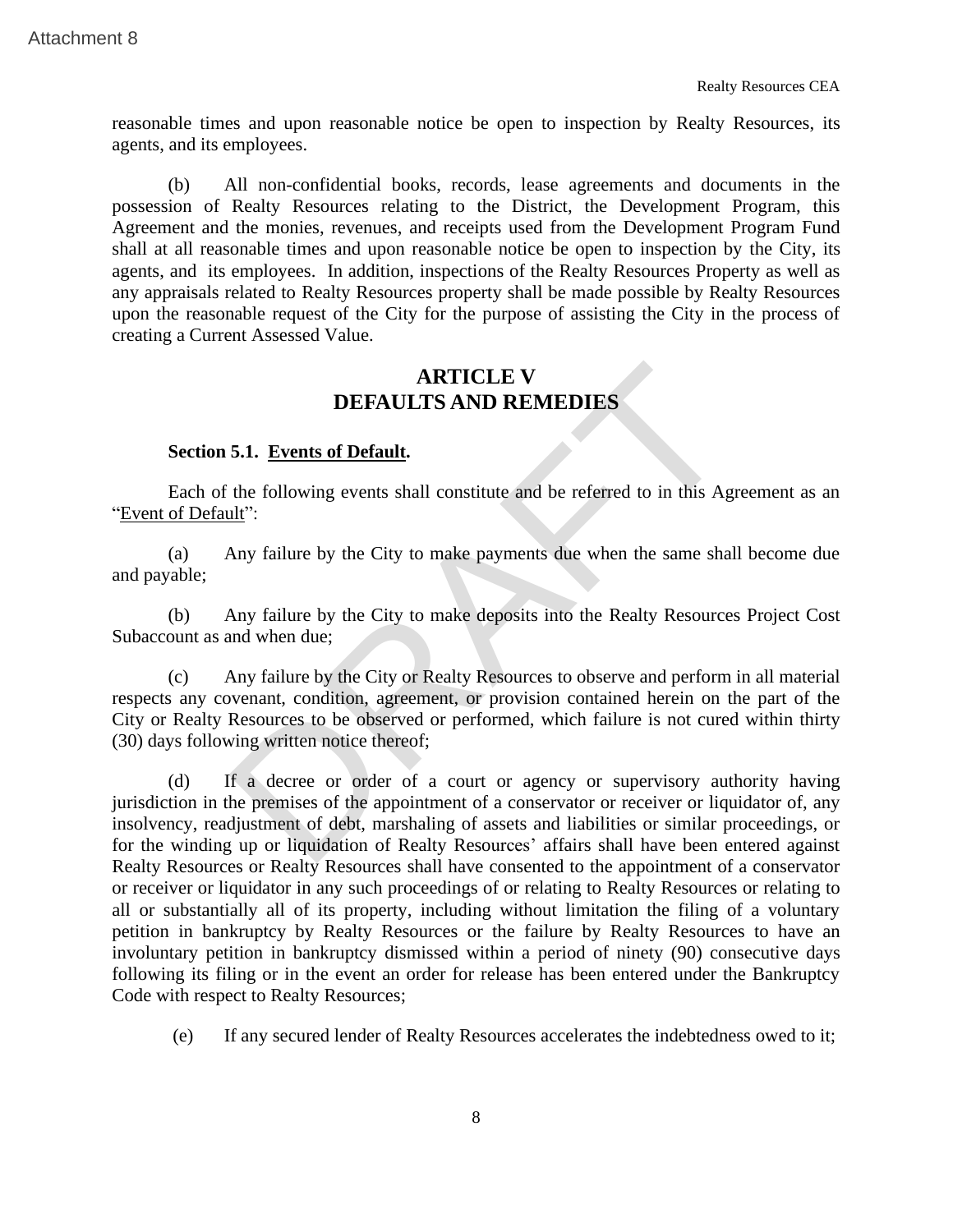(f) If any written representation or warranty given to the City by Realty Resources is knowingly incorrect or incomplete in any material respect, other than statements made about or in agreements with the City that were later changed by mutual consent;

(g) If Realty Resources fails to maintain adequate surety bonding during construction at the levels and terms as may be required from time to time by Realty Resources' secured lenders and/or Realty Resources allows mechanics' liens to encumber the Realty Resources Property for a period of more than thirty (30) days;

(h) Any discontinuance of the Realty Resources Property as "affordable housing," pursuant to the definition contained in Title 30-A M.R.S.A. Section 5246.

### **Section 5.2. Remedies on Default.**

Subject to the provisions contained in Section 8.9, whenever any Event of Default described in Section 5.1 hereof shall have occurred and be continuing, the nondefaulting party, following the expiration of any applicable cure period, shall have all rights and remedies available to it at law or in equity, including the rights and remedies available to a secured party under the laws of the State of Maine, and may take whatever action as may be necessary or desirable to collect the amount then due and thereafter to become due, to specifically enforce the performance or observance of any obligations, agreements, or covenants of the nondefaulting party under this Agreement and any documents, instruments, and agreements contemplated hereby or to enforce any rights or remedies available hereunder. Further, the non-defaulting party may elect to terminate this Agreement upon 30 days' written notice to the defaulting party. 5.2. **Remedies on Default.**<br>to the provisions contained in Section 8.9, whenever any Evection 5.1 hereof shall have occurred and be continuing, the nonde expiration of any applicable cure period, shall have all rights at

# **Section 5.3. Remedies Cumulative.**

Subject to the provisions of Section 8.13 below concerning dispute resolution, no remedy herein conferred upon or reserved to any party is intended to be exclusive of any other available remedy or remedies but each and every such remedy shall be cumulative and shall be in addition to every other remedy given under this Agreement or now or hereafter existing at law, in equity or by statute. Delay or omission to exercise any right or power accruing upon any Events of Default to insist upon the strict performance of any of the covenants and agreements herein set forth or to exercise any rights or remedies upon the occurrence of an Event of Default shall not impair any such right or power or be considered or taken as a waiver or relinquishment for the future of the right to insist upon and to enforce, from time to time and as often as may be deemed expedient, by injunction or other appropriate legal or equitable remedy, strict compliance by the parties hereto with all of the covenants and conditions hereof, or of the rights to exercise any such rights or remedies, if such Events of Default be continued or repeated.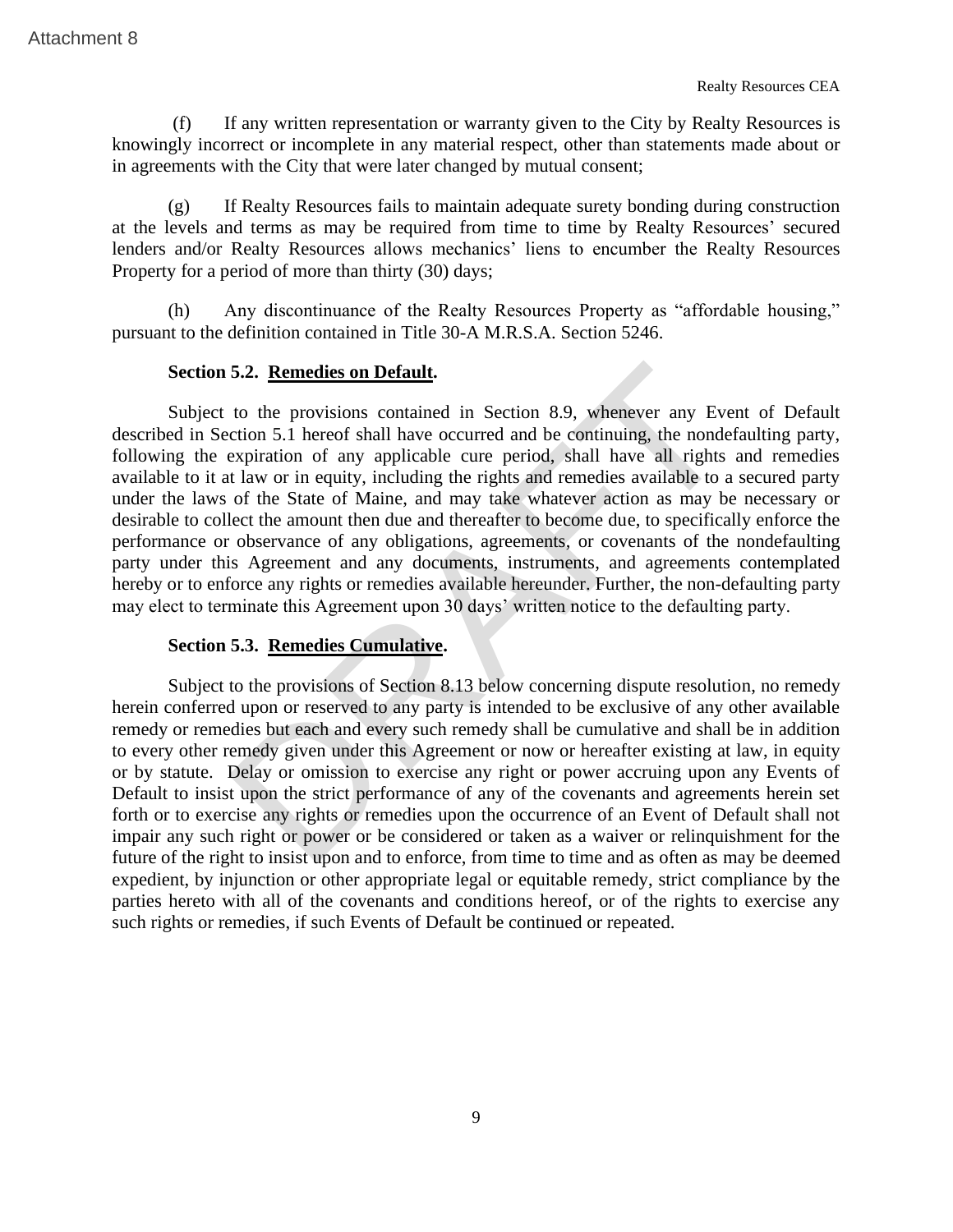# **ARTICLE VI EFFECTIVE DATE, TERM AND TERMINATION**

# **Section 6.1. Effective Date and Term.**

(a) Notwithstanding any other provision of this Agreement, this Agreement is conditioned upon receipt of MaineHousing's unconditional approval of the City's designation of the District and adoption of the Development Program. Following execution and delivery of this Agreement, the Agreement shall not be or become binding and enforceable until receipt of such unconditional approval.

(b) From the date of execution and delivery of this Agreement, the Agreement shall remain in full force and effect until the completion of the CEA Years as herein defined, unless even sooner terminated pursuant to any applicable provision of this Agreement.

### **Section 6.2. Cancellation and Expiration of Term.**

At the acceleration, termination or other expiration of this Agreement in accordance with the provisions of this Agreement, the City and Realty Resources shall each execute and deliver such documents and take or cause to be taken such actions as may be necessary to evidence the termination of this Agreement.

# **ARTICLE VII ASSIGNMENT AND PLEDGE OF REALTY RESOURCES'S INTEREST**

# **Section 7.1. Consent to Pledge, Collateral Assignment or Grant of a Security Interest.**

The City hereby acknowledges that Realty Resources may pledge, assign and grant a security interest in its right, title and interest in, to and under this Agreement as collateral for financing by a bank, financial institution or MaineHousing to Realty Resources for the Project, although no obligation is hereby imposed on Realty Resources to make such assignment or pledge. Recognizing this possibility, the City does hereby consent and agree to the pledge and assignment of and the grant of a security interest in all Realty Resources' right, title and interest in, to and under this Agreement and in, and to the payments to be made to Realty Resources hereunder, to third parties as collateral or security for indebtedness or otherwise, on one or more occasions during the term hereof. The City agrees upon request to execute and deliver any assignments, pledge agreements, consents, or other confirmations required by the prospective pledgee or assignee or secured party, including without limitation recognition of the pledgee or assignee or secured party as the holder of all right, title, and interest herein and as the payee of amounts due and payable hereunder and any and all such other documentation as shall confirm to such pledgee or assignee or secured party the position of such assignee or pledgee or secured party and the irrevocable and binding nature of this Agreement, and provide to the pledgee or assignee such rights and/or remedies as the parties may reasonably deem necessary for establishing, perfection and protection of its interest herein. Realty Resources shall be **EXECUTE ANTICLE V1**<br> **EXECUTIVE DATE, TERM AND TERMINATION**<br> **EXECUTIVE DATE, TERM AND TERMINATION**<br>
Section 6.1. <u>Effective Date and Term</u>.<br>
(a) Notwithstanding any other provision of this Agreement, this<br>
conditioned up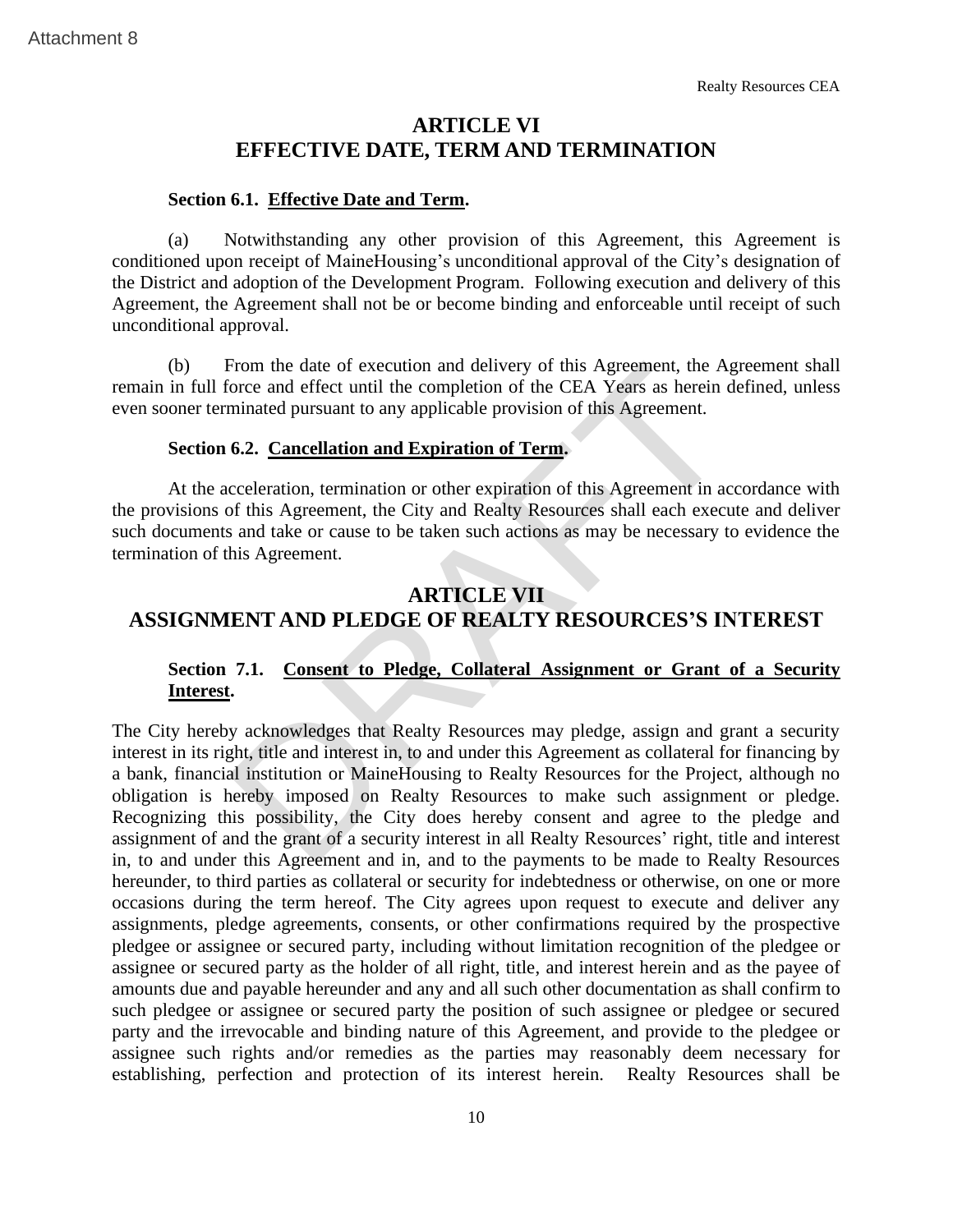responsible for the City's necessary and reasonable costs of counsel with respect to any such pledge or assignment.

# **Section 7.2. Transfer**

Except as specified in Section 7.1 hereof, Realty Resources shall not transfer or assign any portion of its rights in, to and under this Agreement without the prior written consent of the City Council, which consent shall not be unreasonably withheld, conditioned, or delayed.

# **ARTICLE VIII MISCELLANEOUS**

# **Section 8.1. Successors.**

In the event of the dissolution, merger, or consolidation of the City or Realty Resources, the covenants, stipulations, promises, and agreements set forth herein, by or on behalf of or for the benefit of such party shall bind or inure to the benefit of the successors and assigns thereof from time to time and any entity, officer, board, commission, agency, or instrumentality to whom or to which any power or duty of such party shall be transferred. Notwithstanding this Subsection 8.1, unless the City affirmatively approves of such action, the City shall have the unilateral right to terminate this Agreement upon the dissolution, merger, or consolidation of Realty Resources, and if it exercises such right shall not be obligated to comply with this Agreement thereafter. Realtment 8<br>
Realtment 8<br>
Transfort control and the City's necessary and reasonable costs of counsel with respect<br>
pledge or assignment.<br>
Section 7.2. Transfort<br>
Except as specified in Section 7.1 hereof, Realty Resources

### **Section 8.2. Parties-in-Interest.**

Except as herein otherwise specifically provided, nothing in this Agreement expressed or implied is intended or shall be construed to confer upon any person, firm, or corporation other than the City and Realty Resources any right, remedy, or claim under or by reason of this Agreement, it being intended that this Agreement shall be for the sole and exclusive benefit of the City and Realty Resources.

# **Section 8.3. Severability.**

In case any one or more of the provisions of this Agreement shall, for any reason, be held to be illegal or invalid, such illegality or invalidity shall not affect any other provision of this Agreement and this Agreement shall be construed and enforced as if such illegal or invalid provision had not been contained herein.

# **Section 8.4. No Personal Liability of Officials of the City.**

(a) No covenant, stipulation, obligation, or agreement of the City contained herein shall be deemed to be a covenant, stipulation, or obligation of any present or future elected or appointed official, officer, agent, servant, or employee of the City in his or her individual capacity, and neither the City Council nor any official, officer, employee, or agent of the City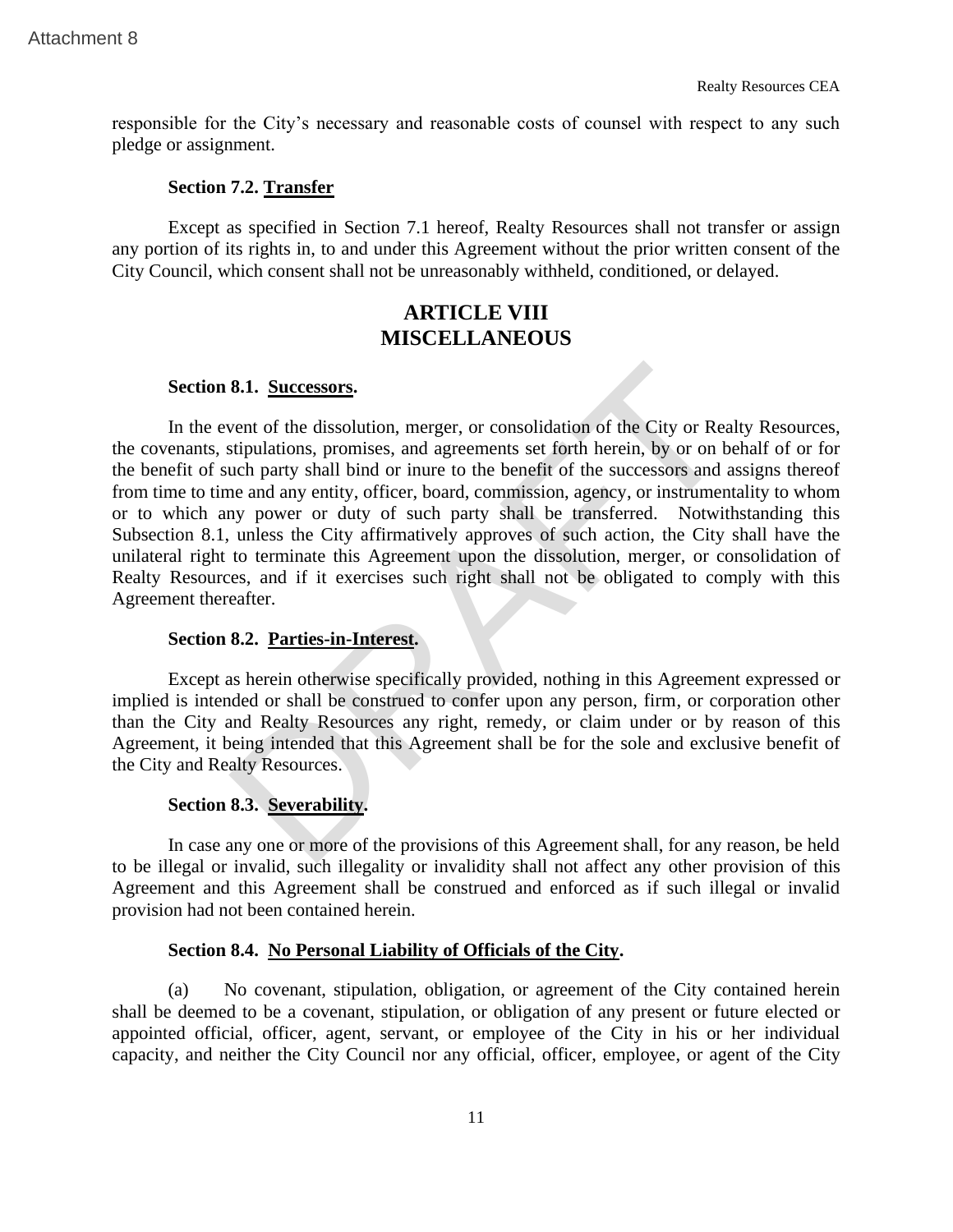shall be liable personally with respect to this Agreement or be subject to any personal liability or accountability by reason hereof.

(b) No covenant, stipulation, obligation, or agreement of Realty Resources contained herein shall be deemed to be a covenant, stipulation or obligation of any present or future officer, agent, servant, or employee of Realty Resources in his or her individual capacity, and no official, officer, employee, or agent of Realty Resources shall be liable personally with respect to this Agreement or be subject to any personal liability or accountability by reason hereof. Attachment 8<br>
Shall be liable personally with respect to this Agreement or be subject to any personal<br>
saccountability by reason hereof.<br>
(b) No covenant, stipulation, obligation, or agreement of Realty Resources<br>
neemi, s

# **Section 8.5. Counterparts.**

This Agreement may be executed in any number of counterparts, each of which, when so executed and delivered, shall be an original, but such counterparts shall together constitute but one and the same Agreement.

# **Section 8.6. Governing Law.**

The laws of the State of Maine shall govern the construction and enforcement of this Agreement.

# **Section 8.7. Amendments.**

This Agreement may be amended only with the concurring written consent of both of the parties hereto.

# **Section 8.8. Integration.**

This Agreement completely and fully supersedes all other prior or contemporaneous understandings or agreements, both written and oral, between the City and Realty Resources relating to the specific subject matter of this Agreement and the transactions contemplated hereby.

# **Section 8.9. Dispute Resolution.**

In the event of a dispute regarding this Agreement or the transactions contemplated by it, the parties hereto will use all reasonable efforts to resolve the dispute on an amicable basis. If the dispute is not resolved on that basis within sixty (60) days after one party first brings the dispute to the attention of the other party, then either party may refer the dispute for resolution by one arbitrator mutually agreed to by the parties, and judgment on the award rendered by the arbitrator may be entered in any Maine state court having jurisdiction. Any such arbitration will take place in Belfast, Maine or such other location as mutually agreed by the parties. The parties acknowledge that arbitration shall be the sole mechanism for dispute resolution under this Agreement. Provided however, that in the event the parties are unable to agree, within a reasonable period, on the selection of an arbitrator, either party may file suit to resolve the dispute in any court having jurisdiction within the State of Maine. This arbitration clause shall not bar the City's assessment or collection of property taxes in accordance with law, including by judicial proceedings, including tax lien thereof.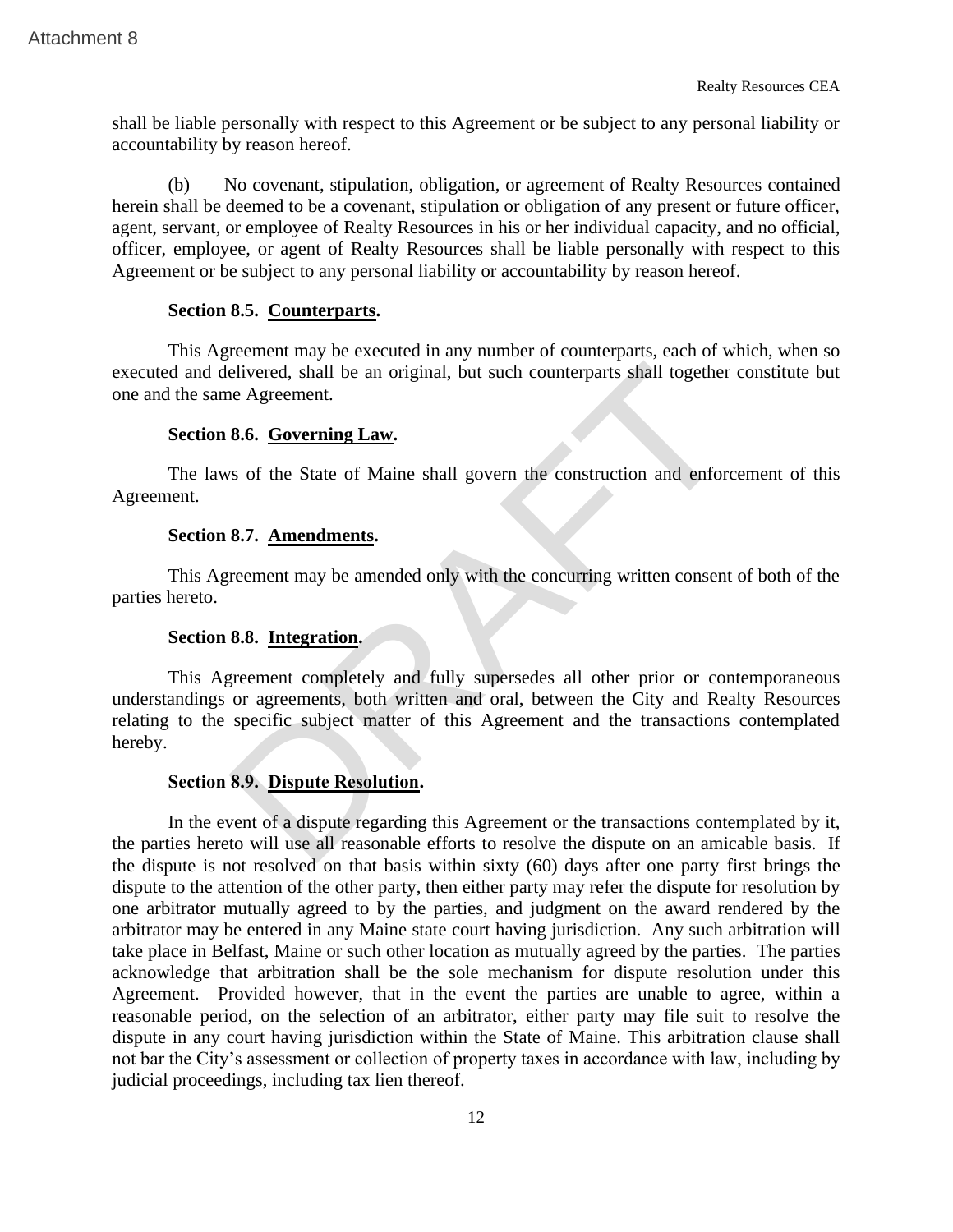# **Section 8.10. Tax Laws and Valuation Agreement.**

The parties acknowledge that all laws of the State now in effect or hereafter enacted with respect to taxation of property shall be applicable and that the City, by entering into this Agreement, is not excusing any non-payment of taxes by Realty Resources. Without limiting the foregoing, the City and Realty Resources shall always be entitled to exercise all rights and remedies regarding assessment, collection and payment of taxes assessed on Realty Resources' property. In addition, the Development Program makes certain assumptions and estimates regarding valuation, depreciation of assets, tax rates, and estimated costs. The City and Realty Resources hereby covenant and agree that the assumptions, estimates, analysis, and results set forth in the Development Program shall in no way (a) prejudice the rights of any party or be used, in any way, by any party in either presenting evidence or making argument in any dispute which may arise in connection with valuation of or abatement proceedings relating to Realty Resources' property for purposes of ad valorem property taxation or (b) vary the terms of this Agreement even if the actual results differ substantially from the estimates, assumptions or analysis. Realty<br> **Section 8.10. <u>Tax Laws and Valuation Agreement</u>.**<br>
The parties acknowledge that all laws of the State now in effect or hereafter<br>
respect to taxtaction of property shall be applicable and that the City, by ensu<br>

# **Section 8.11. Notices.**

All notices, certificates, requests, requisitions or other communications by the City or Realty Resources pursuant to this Agreement shall be in writing and shall be sufficiently given and shall be deemed given when mailed by first-class mail, postage prepaid, addressed as follows:

If to the City:

City Manager City of Belfast Belfast City Hall 131 Church Street Belfast, Maine 04915

With a copy to:

Shana Cook Mueller, Esq. Bernstein Shur 100 Middle Street P.O. Box 9729 Portland, Maine 04104-5029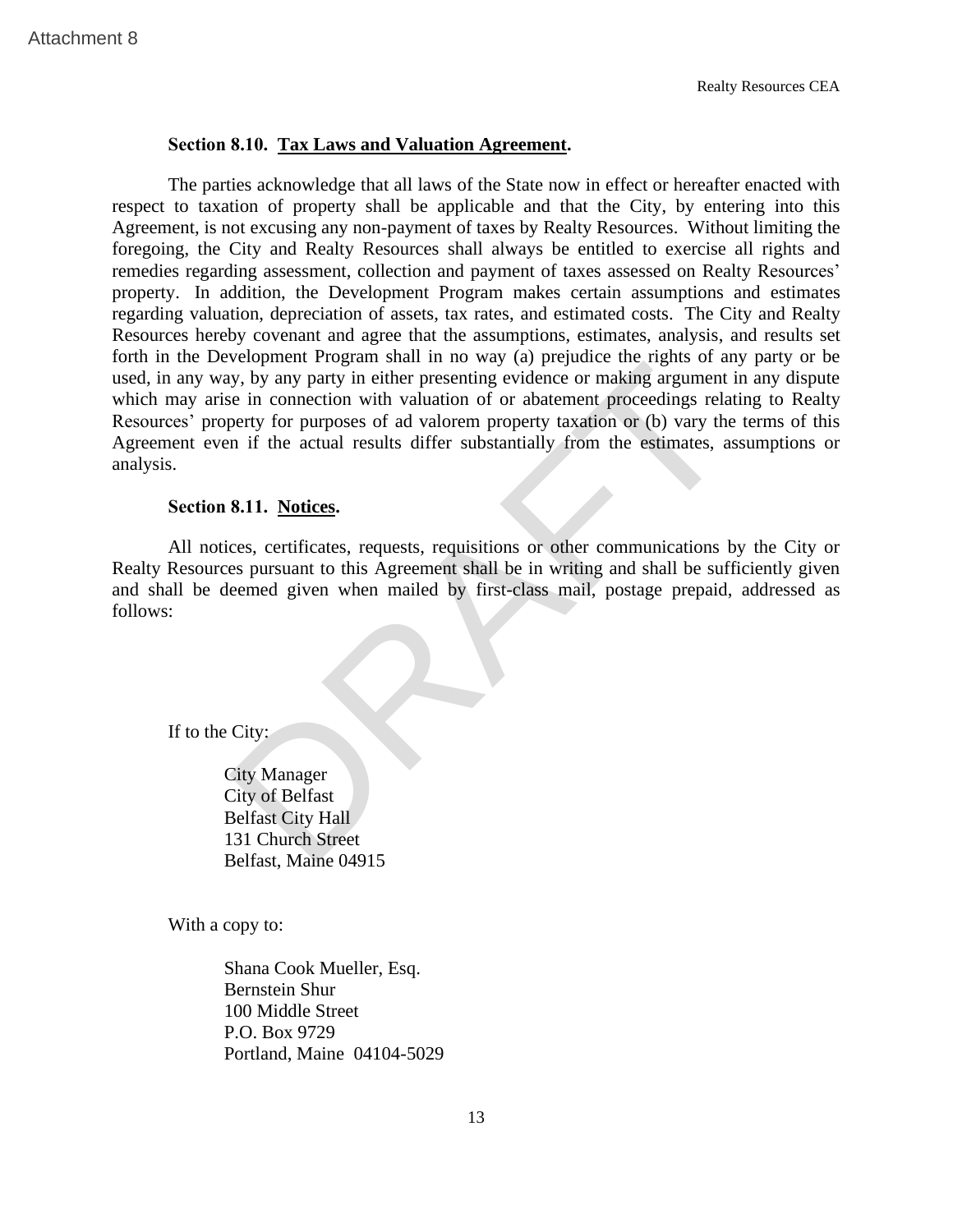If to Realty Resources:

Belfast Acres c/o Realty Resources Management, LLC 247 Commercial Street, Suite A Rockport, Maine 04856

Either of the parties may, by notice given to the other, designate any further or different addresses to which subsequent notices, certificates, requests, or other communications shall be sent hereunder.

Attachment 8<br>
If to Realty Resources:<br>
Belfast Acres<br>
co Realty Resources Management, LLC<br>
247 Conmercial Street. Suite A<br>
Either of the parties may, by notice given to the other, designate any furth<br>
addresses to which su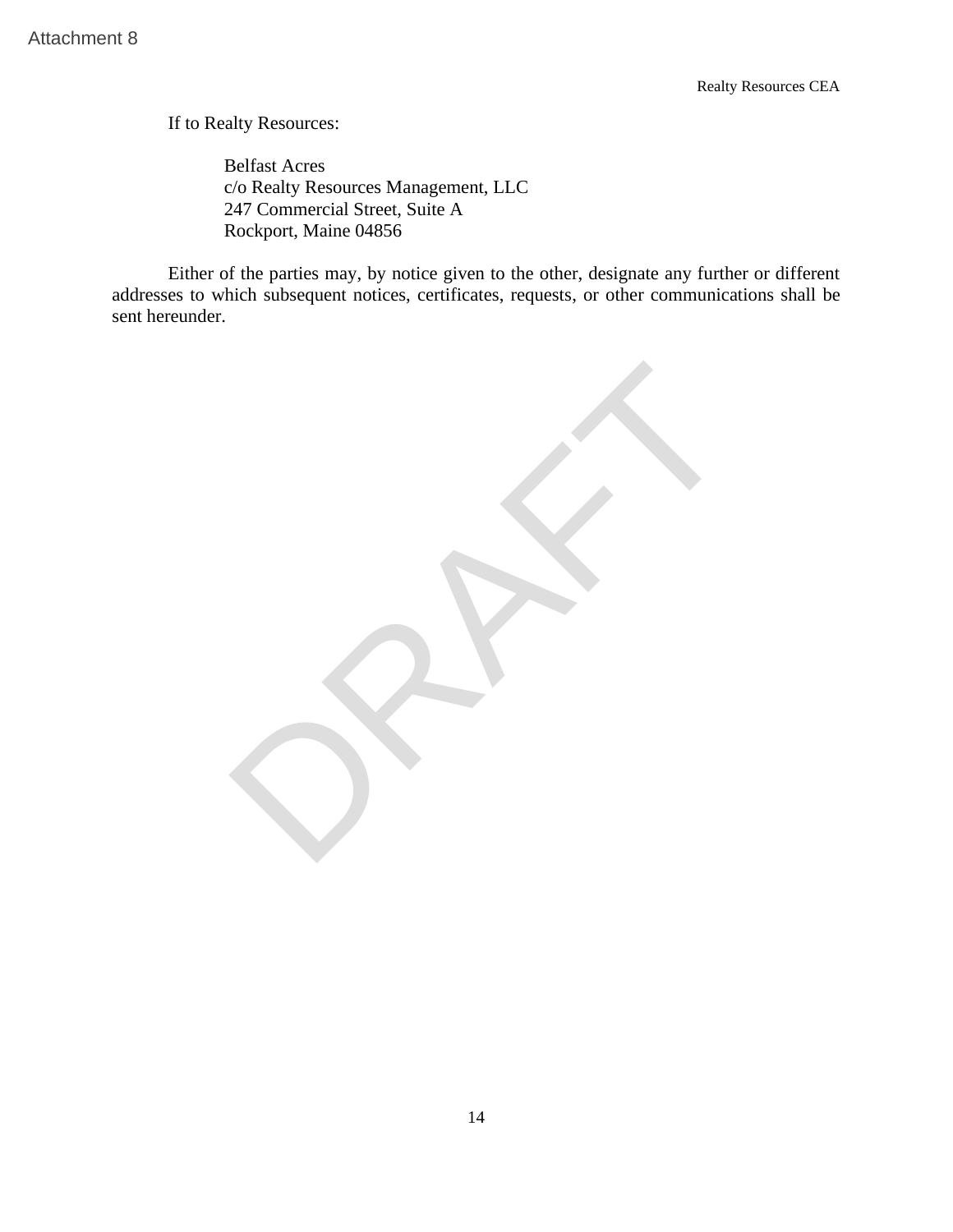| IN WITNESS WHEREOF, the City and Realty Resources have caused this Agreement to be<br>executed in their respective corporate names and their respective corporate seals to be hereunto<br>affixed and attested by the duly authorized officers, all as of the date first above written.<br><b>CITY OF BELFAST</b><br>WITNESS:<br>By:<br>Name:<br>Its City Manager as Authorized by the City Council<br>on November 5 <sup>th</sup> , 2019<br>REALTY RESOURCES MANAGEMENT, LLC<br>WITNESS:<br>$\text{By:}\_$<br>Name:<br>Title: | <b>Realty Resources CEA</b> |
|--------------------------------------------------------------------------------------------------------------------------------------------------------------------------------------------------------------------------------------------------------------------------------------------------------------------------------------------------------------------------------------------------------------------------------------------------------------------------------------------------------------------------------|-----------------------------|
|                                                                                                                                                                                                                                                                                                                                                                                                                                                                                                                                |                             |
|                                                                                                                                                                                                                                                                                                                                                                                                                                                                                                                                |                             |
|                                                                                                                                                                                                                                                                                                                                                                                                                                                                                                                                |                             |
|                                                                                                                                                                                                                                                                                                                                                                                                                                                                                                                                |                             |
|                                                                                                                                                                                                                                                                                                                                                                                                                                                                                                                                |                             |
|                                                                                                                                                                                                                                                                                                                                                                                                                                                                                                                                |                             |
|                                                                                                                                                                                                                                                                                                                                                                                                                                                                                                                                |                             |
|                                                                                                                                                                                                                                                                                                                                                                                                                                                                                                                                |                             |
|                                                                                                                                                                                                                                                                                                                                                                                                                                                                                                                                |                             |
|                                                                                                                                                                                                                                                                                                                                                                                                                                                                                                                                |                             |
|                                                                                                                                                                                                                                                                                                                                                                                                                                                                                                                                |                             |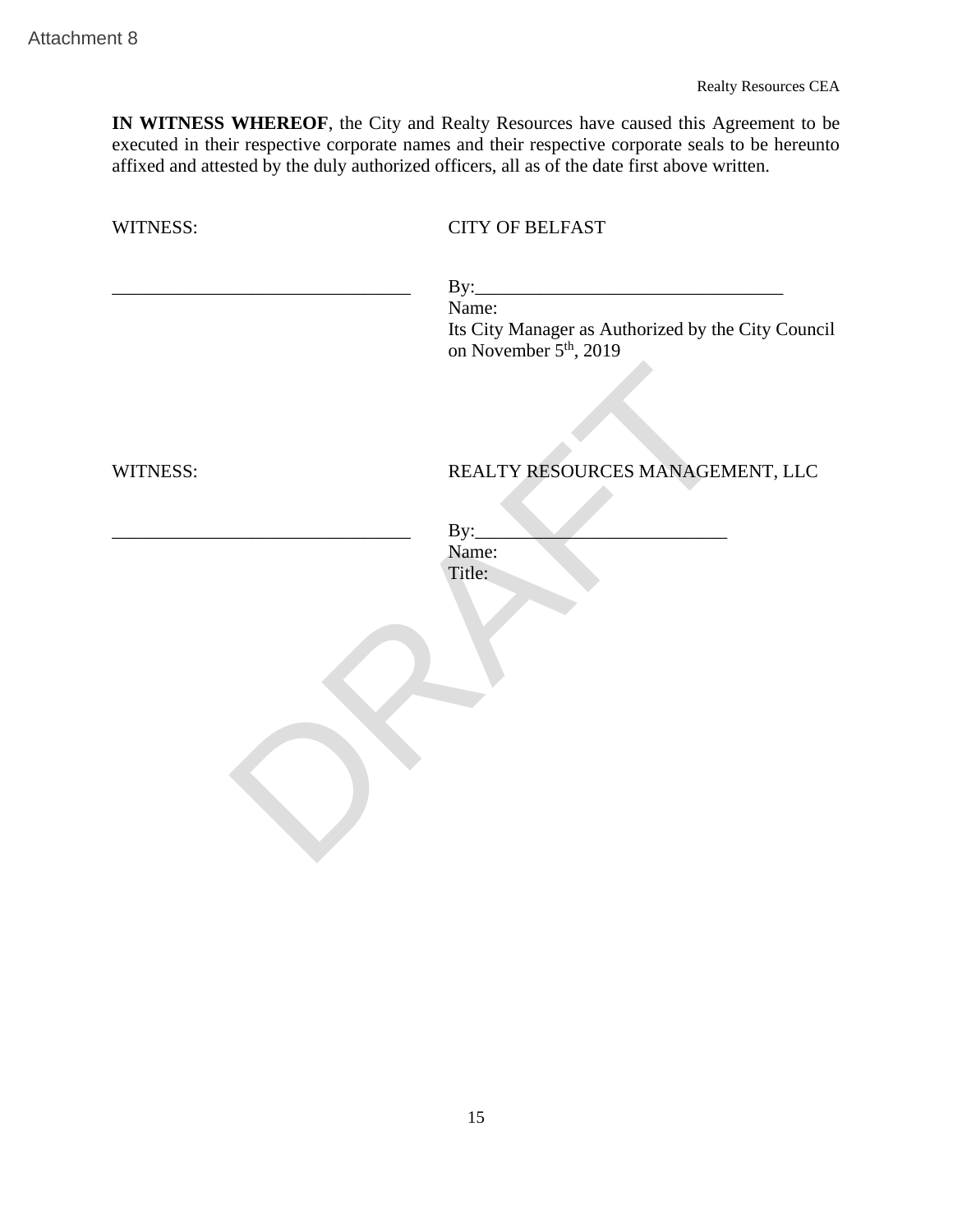# Exhibit A: Map of District

Attachment 8<br>Exhibit A: Map of District<br>Really<br>Really